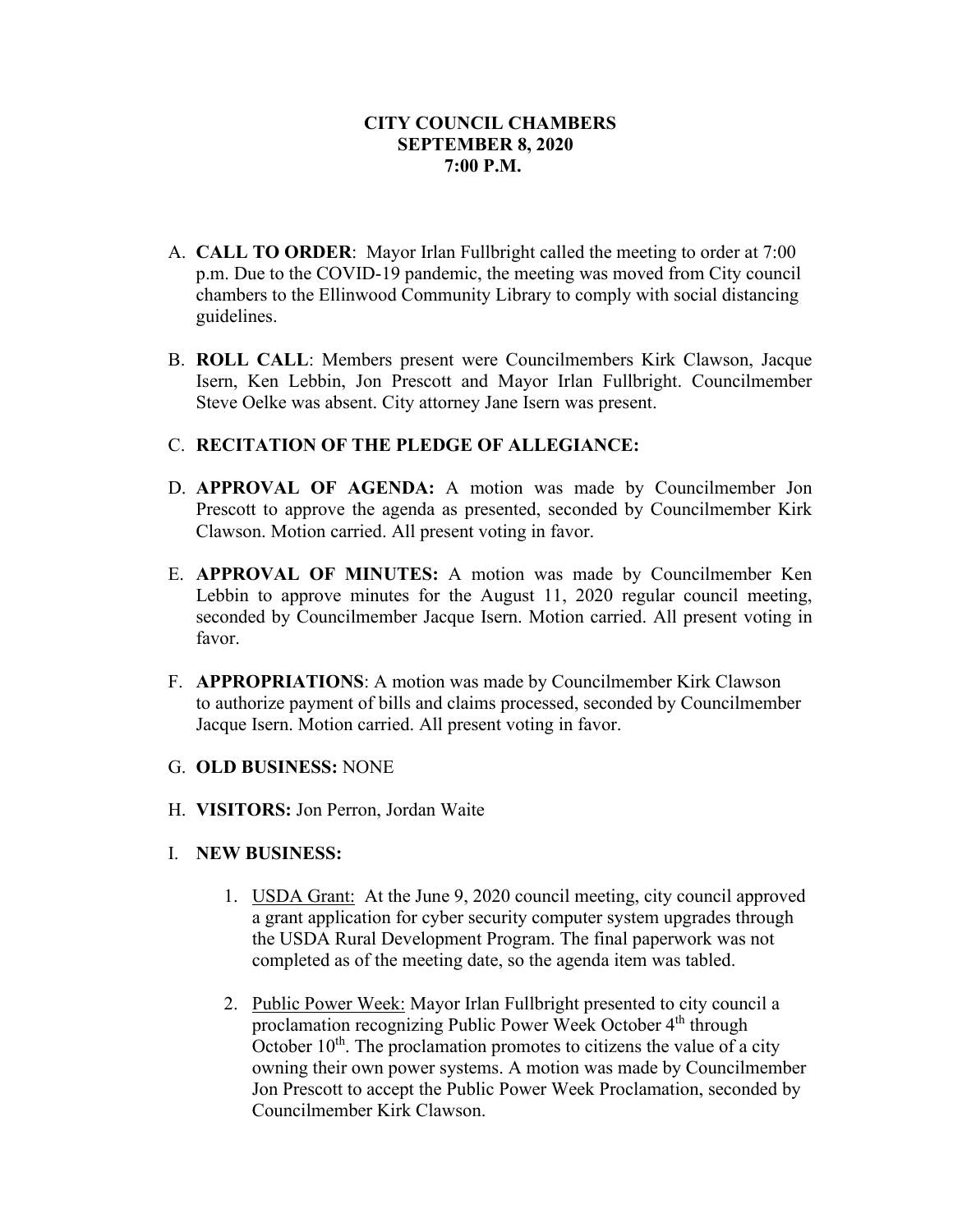3. Chamber of Commerce Request: Jordan Waite representing the Ellinwood Chamber of Commerce was present at the meeting and addressed council with a request to place banners on the light poles on Main Street for Veterans Day.

After much discussion, the consensus of council was to get a sample banner to see how it would actually be mounted on the poles and also inquire of other cities who have placed banners on their light poles to provide additional information as to how they implemented the project and any issues that arose during the project.

Ms. Waite also reported to council that the Chamber will be working on submitting an application for the "All American City" award.

4. Payroll Tax Deferral: President Trump recently released an executive memorandum to defer the 6.2% social security tax on employee's paychecks from September 1 through December 31, 2020. The repayment of this deferral would be collected during the first four months of 2021. Employers have the option to opt out of this program.

A motion was made by Councilmember Jon Prescott to opt out of the payroll tax deferral program, seconded by Councilmember Jacque Isern. Motion carried. All present voting in favor.

5. Street Project Change Order #4: Staff explained a recommendation was made by the contractor to increase the thickness of the sidewalks along the South Main project from 4" thick to 5" thick due to the amount of heavier traffic in the area and the potential for accidental traffic from farm trucks upon the sidewalks. Staff consulted with Mayor Irlan Fullbright and approved the change order in the amount of \$813.96 to allow the project to continue.

A motion was made by Councilmember Jacque Isern to ratify staff's decision to approve the additional work on the sidewalks on South Main in the amount of \$813.96 to allow the project to continue, seconded by Councilmember Jon Prescott. Motion carried. All present voting in favor.

6. Health Insurance Renewal: The City's health insurance policy is up for renewal on November 1<sup>st</sup>. Currently the City has the BXBS Gold Level Blue Care Premier SG Choice Plan, which is a traditional health insurance package with a \$1500/\$3000 deductible, 20% coinsurance, office copays and prescription copays and a maximum out of pocket of \$4500/\$9000.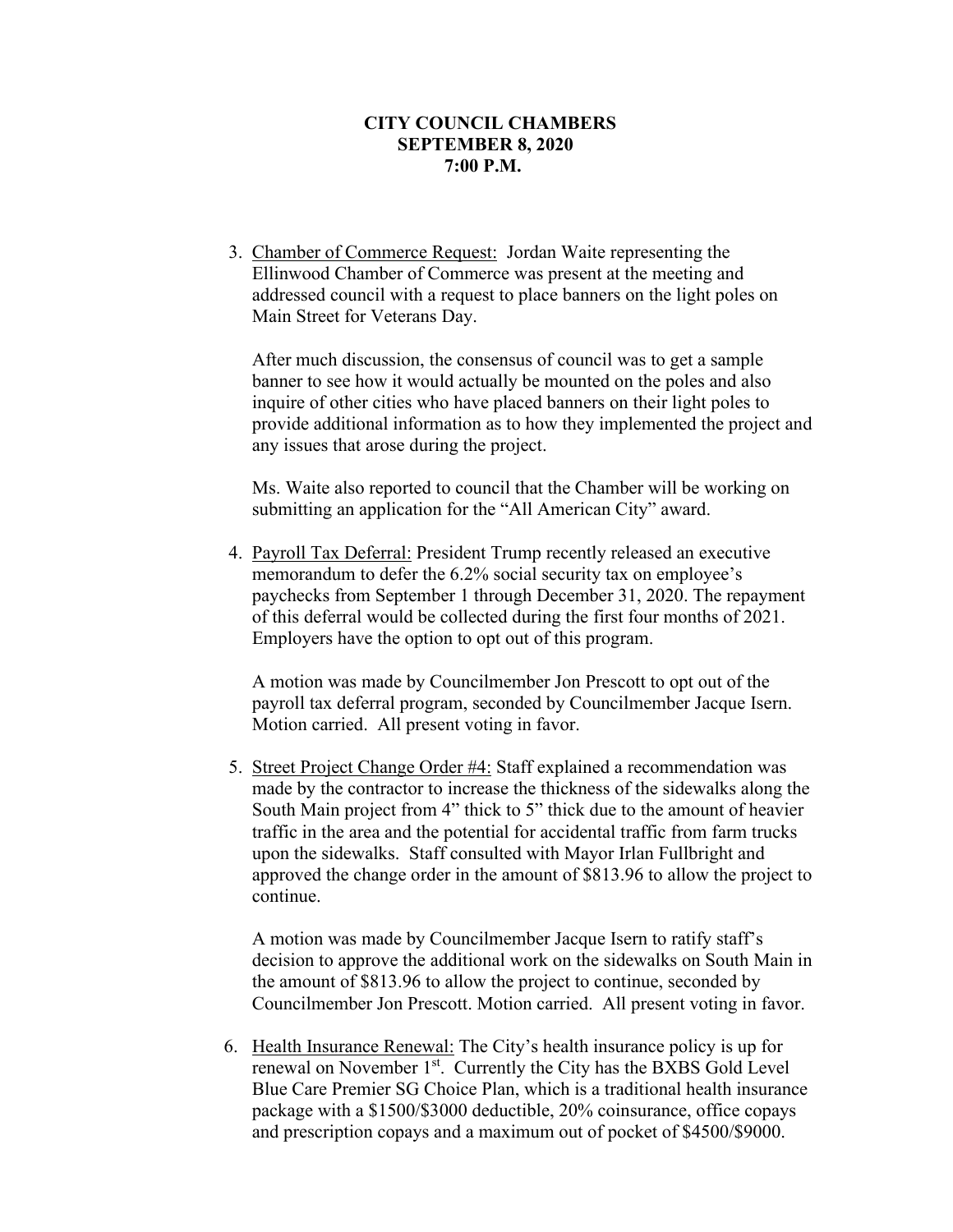The premiums for this policy are aged based, therefore, every employee's premium is different. Currently the City pays 100% of the employee premium, including dental and 77% of the premium for spouse and dependents. The renewal premium for the current health and dental insurance has increased 12.8%. The 2021 budget included a 10% increase for health insurance.

Staff explained to council, that a portion of the 3% budgeted increase in wages could be used to fund a portion of the 12.8% increase. After some discussion, the consensus of council was to apply half of the 3% budgeted increase in wages toward the 12.8% increase in the health insurance premium. A motion was made by Councilmember Ken Lebbin to approve the renewal of the Blue Care Premier SG Choice policy and the dental insurance policy and to continue the city contribution of 100% for employee premiums and decrease the contribution for dependent/spouse premiums from 77% to 75%. Councilmember Jon Prescott seconded the motion. Motion carried. All present voting in favor.

7. TASC Cafeteria Plan Renewal: The City currently contracts with Total Administration Services Corporation (TASC) to provide a Section 125 Cafeteria Plan to employees which provides them the opportunity to deduct their share of health insurance premiums pretax and allows employees to pay their share of medical expenses and daycare expenses on a pre-tax basis. The City's payroll costs are also reduced because social security contributions are reduced for each dollar of employee participation. The recommendation from TASC is to download and adopt the Plan Document annually at renewal to ensure the document contains the most current regulations and plan eligibility or benefit changes. Presented to council was the updated plan document for the City's Section 125 Cafeteria Plan for the plan year November 1, 2020 through October 31, 2021.

A motion was made by Councilmember Jon Prescott to approve the Plan document as presented above, seconded by Councilmember Kirk Clawson. Motion carried. All present voting in favor.

8. Executive Session: An executive session is requested for discussion of financial affairs with a corporation. A motion was made by Councilmember Ken Lebbin to recess into executive session pursuant to KSA 75-4319(b)(4) for the purpose of discussion of financial affairs with a corporation. Executive session will be for twenty (20) minutes beginning at 8:20 p.m. until 8:40 p.m. and council will reconvene in the